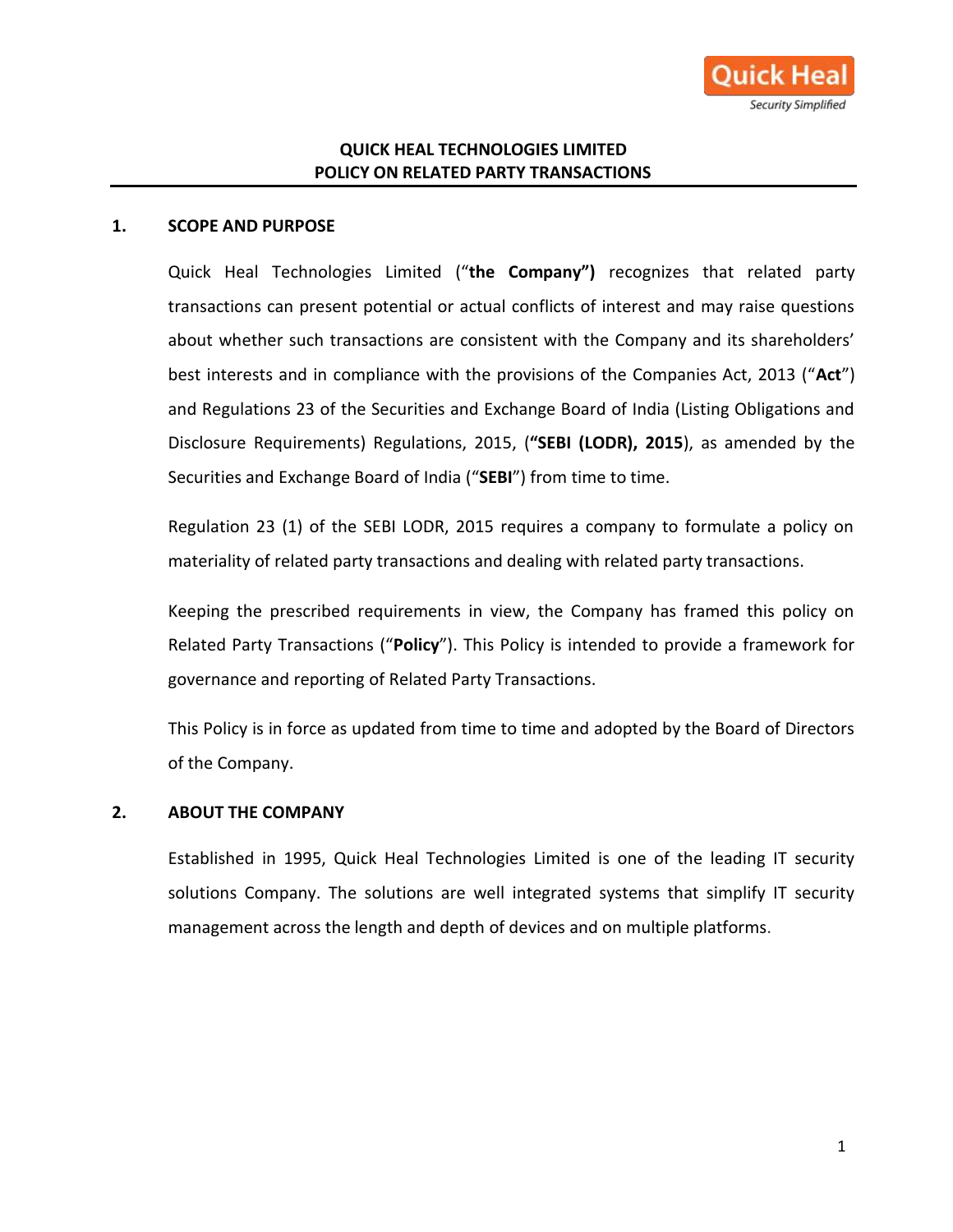#### **3. DEFINITIONS**

- i) **"Act"** means the Companies Act, 2013 and applicable rules made thereunder and includes any amendments, statutory re-enactments, or modification thereof from time to time;
- ii) **"Arm's Length Transaction"** means a transaction between two related parties that is conducted as if they are unrelated, so that there is no conflict of interest.
- iii) **"Audit Committee"** means the Audit Committee constituted by the Board of Directors of the Company in accordance with Section 177 of the Act and Regulation 18 of the SEBI (LODR), 2015;
- iv) **"Board of Directors" or "Board"** means the collective body of the Directors of the Company;
- v) **"Key Managerial Personnel (KMP)"** shall have the same meaning as defined in Section 2(51) of the Act. The following personnel, if any, would constitute KMPs of the Company:
	- a) the Chief Executive Officer (CEO)
	- b) the Managing Director (MD)
	- c) the Manager;
	- d) the Company Secretary (CS);
	- e) the Whole-Time Director (WTD);
	- f) the Chief Financial Officer (CFO);
	- g) such other officer, not more than one level below the directors who is in whole time employment, designated as key managerial personal by the Board of Directors; and
	- h) such other officer as may be prescribed under the Act.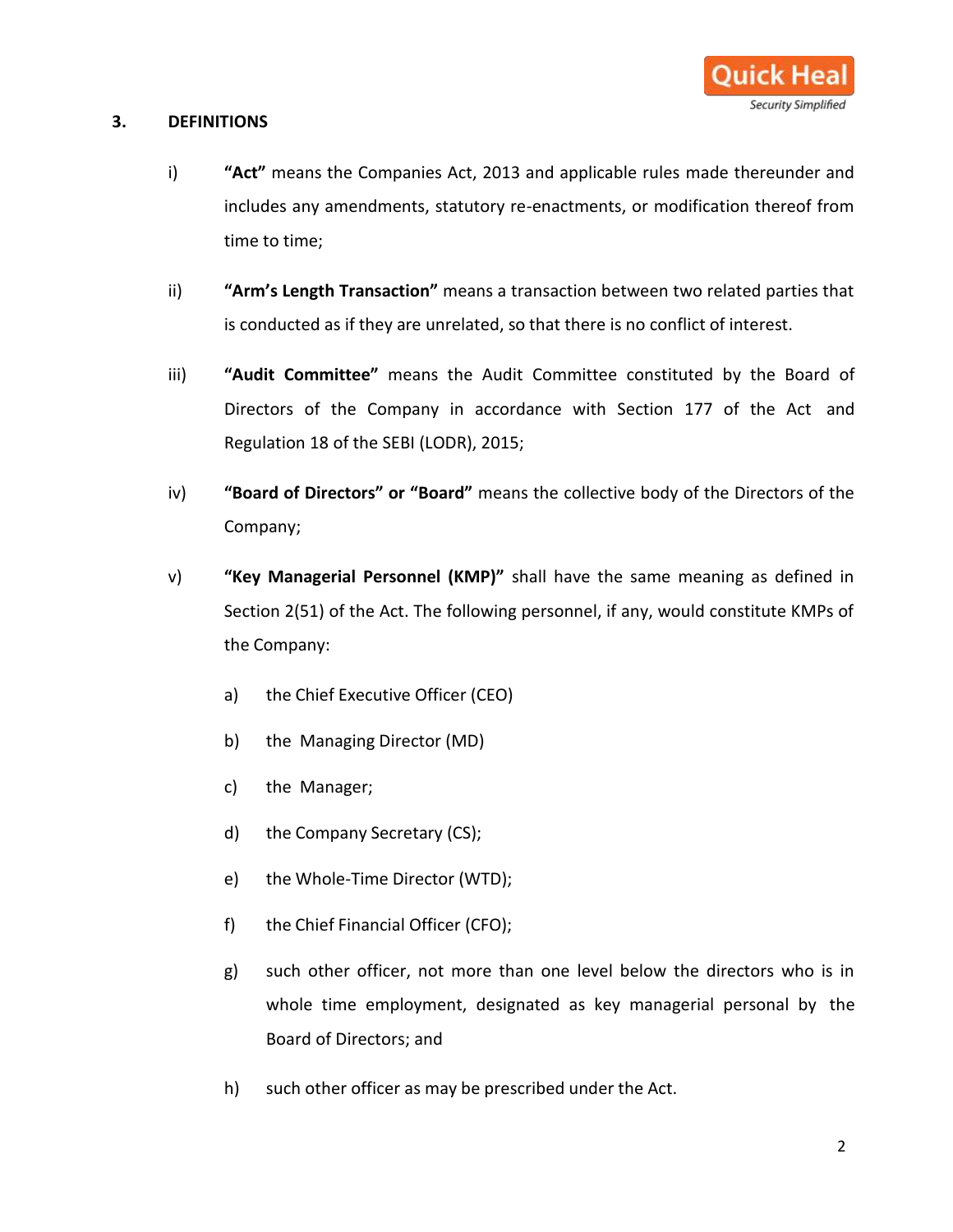

- vi) **"Listing Agreement"** shall mean an agreement that is entered into between a recognized stock exchange and an entity, on the application of that entity to the recognized stock exchanges, undertaking to comply with conditions for listing of designated securities.
- vii) **"Material Related Party Transactions"**, will have the same meaning as defined in Regulation 23 of the SEBI LODR, 2015.
- viii) **"Ordinary Course of Business"** means a transaction which is:
	- a) carried out in the normal course of business envisaged in accordance with the Memorandum of Association (MoA) of the Company as amended from time to time, or
	- b) historical practice with a pattern of frequency, or
	- c) common commercial practice, or
	- d) meets any other parameters / criteria as decided by the Board/Audit Committee.
- ix) **"Related Party"**, will have the same meaning as defined under Section 2(76) of the Act, read with Rule 3 of the Companies (Specification of definitions details) Rules, 2014 or under the applicable accounting standards, which includes the following:
	- a) a director or his relative;
	- b) a key managerial personnel or his relative;
	- c) a director (other than an independent director) or key managerial personnel of the holding company or his relative;
	- d) a firm, in which a director, manager or his relative is a partner;
	- e) a private company in which a director or manager or his relative is a member or director;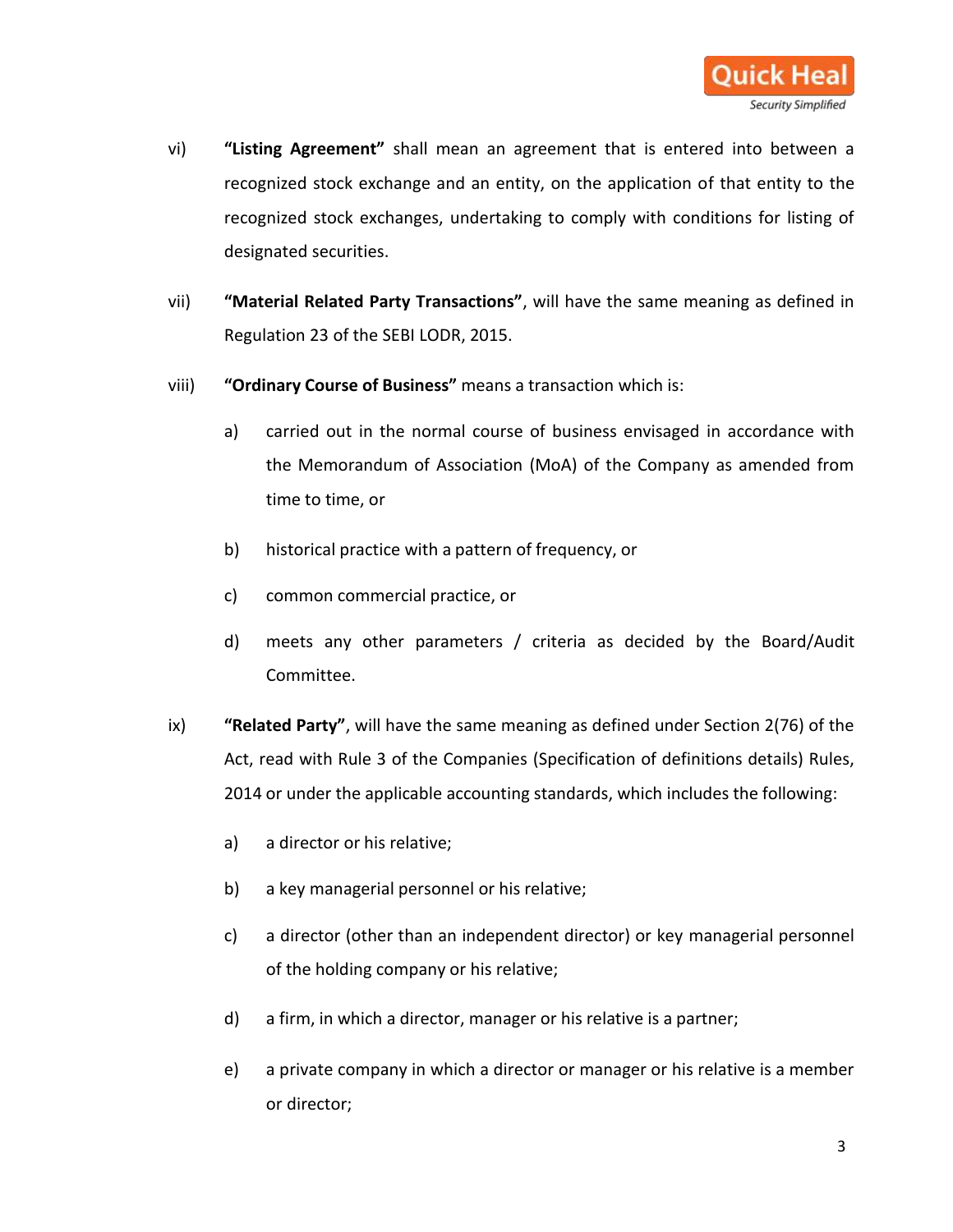- Security Simplified f) a public company in which a director or manager is a director and holds along with his relatives, more than two per cent of its paid-up share capital;
- g) anybody corporate whose Board of Directors, managing director or manager is accustomed to act in accordance with the advice, directions or instructions of a director or manager;
- h) any person on whose advice, directions or instructions a director or manager is accustomed to act:

Provided that nothing in above sub-clauses (g) and (h) shall apply to the advice, directions or instructions given in a professional capacity;

i) any body corporate which is—

(A) a holding, subsidiary or an associate company of such company;

- (B) a subsidiary of a holding company to which it is also a subsidiary; or
- (C) an investing company or the venture of the company

"The investee company or the venture of the company" mean a body corporate whose investment in the company would result in the company becoming an associate company of the body corporate"

Further Related Party will include such entity which is a related party under the applicable accounting standards to the company.

Reference and reliance may be placed on the clarifications issued by the Ministry of the Corporate Affairs, Government of India and SEBI and other Authorities from time to time on the interpretation of the term "Related Party".

x) **"Related Party Transactions"** mean all transactions between the Company on one hand and one or more related party on the other hand including contracts, arrangements and transactions as envisaged in Section 188(1) of the Act and/or in Regulation 2(1)(zc) of the SEBI (LODR), 2015, which includes the following: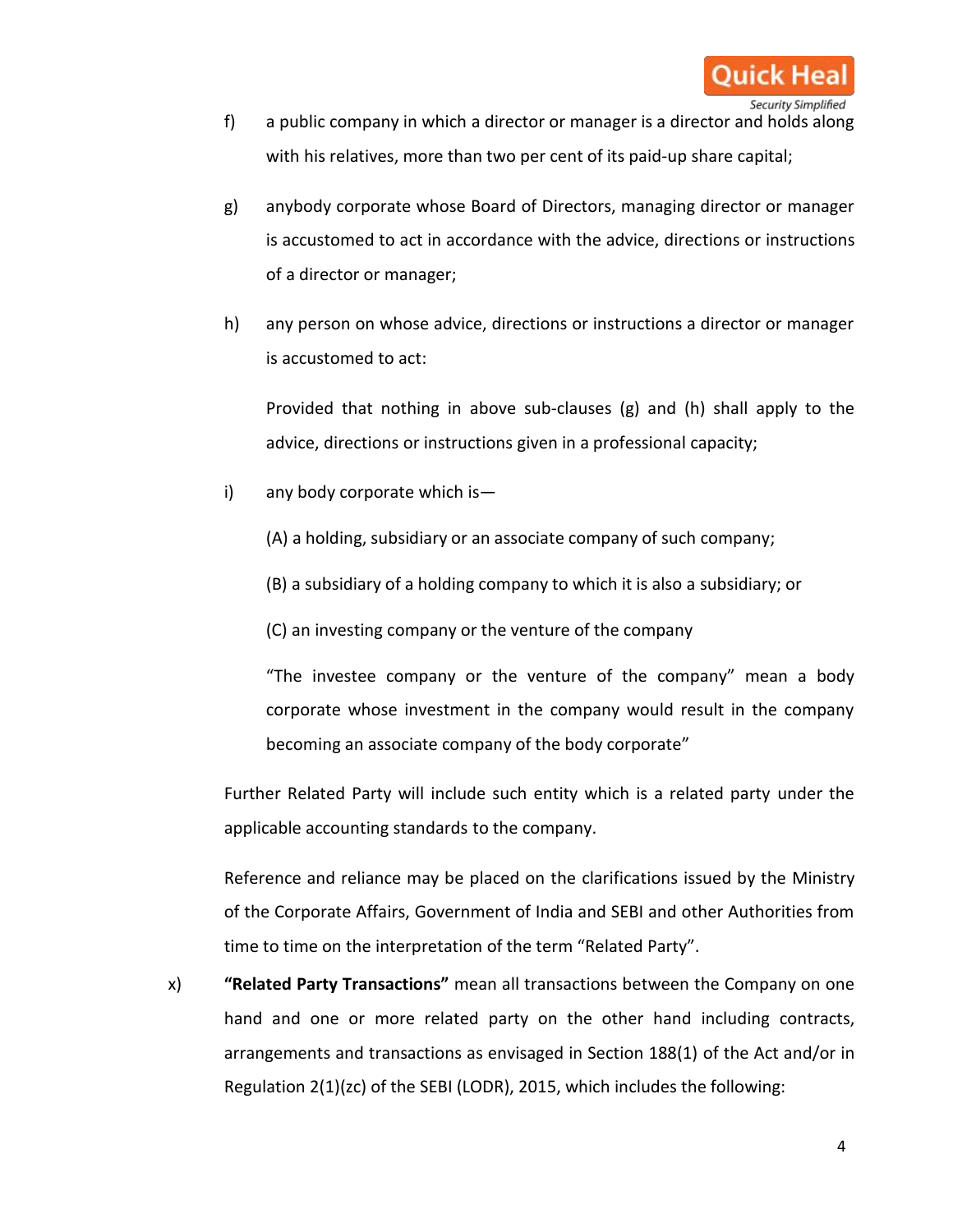

- a) Sale, purchase or supply of any goods or materials;
- b) Selling or otherwise disposing of, or buying property of any kind;
- c) Leasing of property of any kind;
- d) Availing or rendering of any services;
- e) Appointment of any agent for the purchase or sale of goods, materials, services or property;
- f) Such related party's appointment to any office or place of profit in the Company, its subsidiary Company or associate Company;
- g) Underwriting the subscription of any securities or derivatives thereof, of the Company; and

Shall also mean a transaction involving a transfer of resources, services or obligations between:

(i) a listed entity or any of its subsidiaries on one hand and a related party of the listed entity or any of its subsidiaries on the other hand; or

(ii) a listed entity or any of its subsidiaries on one hand, and any other person or entity on the other hand, the purpose and effect of which is to benefit a related party of the listed entity or any of its subsidiaries,

regardless of whether a price is charged and a "transaction" with a related party shall be construed to include a single transaction or a group of transactions in a contract:

Provided that the following shall not be a related party transaction:

(a) the issue of specified securities on a preferential basis, subject to compliance of the requirements under the Securities and Exchange Board of India (Issue of Capital and Disclosure Requirements) Regulations, 2018;

(b) the following corporate actions by the listed entity which are uniformly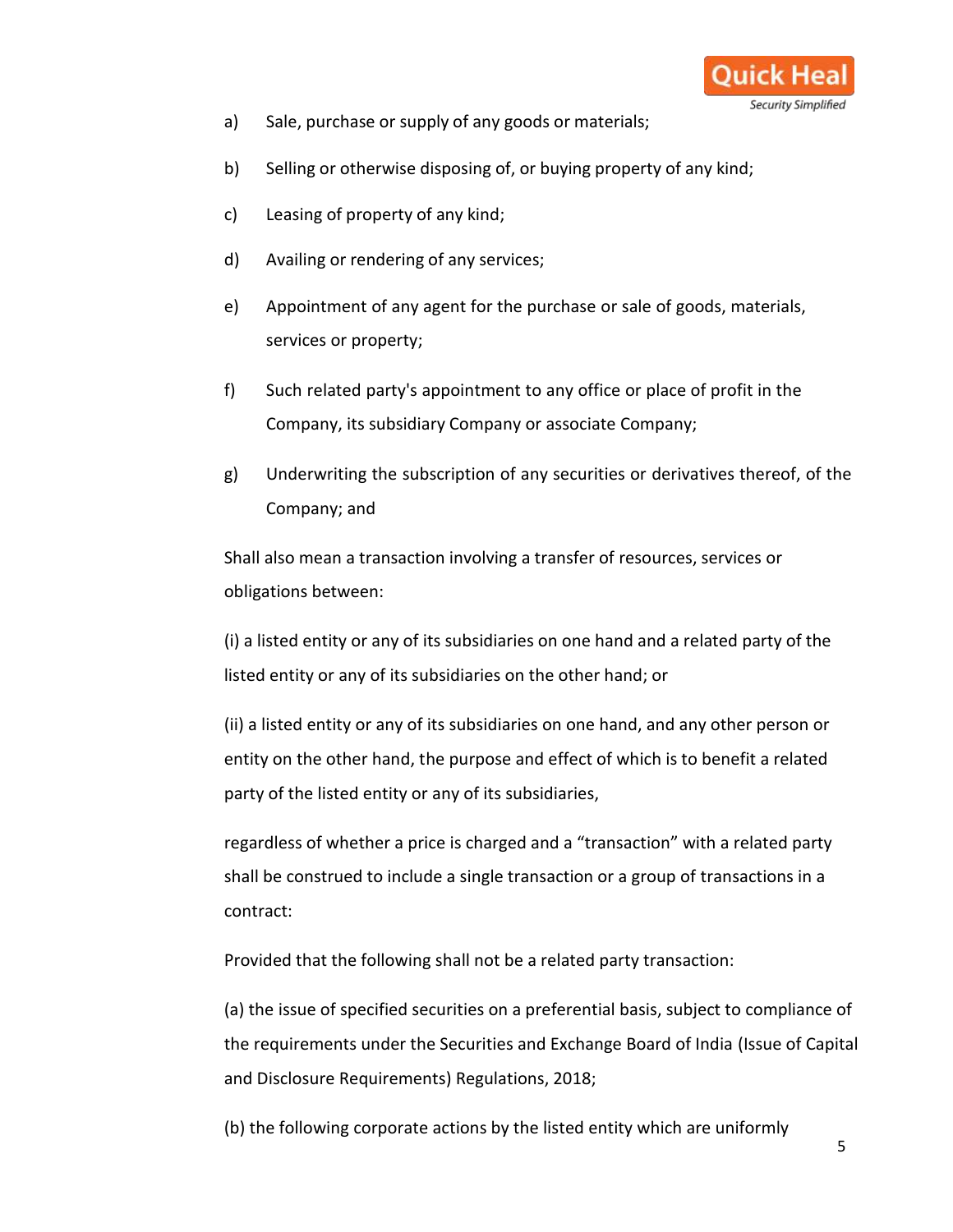

applicable/offered to all shareholders in proportion to their shareholding:

- i. payment of dividend;
- ii. subdivision or consolidation of securities;
- iii. issuance of securities by way of a rights issue or a bonus issue; and

iv. buy-back of securities.

(c) acceptance of fixed deposits by banks/Non-Banking Finance Companies at the terms uniformly applicable/offered to all shareholders/ public, subject to disclosure of the same along with the disclosure of related party transactions every six months to the stock exchange(s), in the format as specified by the Board:

- xi) Provided further that this definition shall not be applicable for the units issued by mutual funds which are listed on a recognised stock exchange(s);**"Relative"** in relation to a Related Party shall have the same meaning assigned to in Section 2(77) of the Act read with Rule 4 of the Companies (Specification of definitions details) Rules, 2014, as amended from time to time, which includes the following:
	- a) Members of a Hindu undivided family;
	- b) Husband or wife;
	- c) Father (including step-father);
	- d) Mother (including step-mother);
	- e) Son (including step-son);
	- f) Son's wife;
	- g) Daughter;
	- h) Daughter's husband;
	- i) Brother (including step-brother); and
	- j) Sister (including step-sister).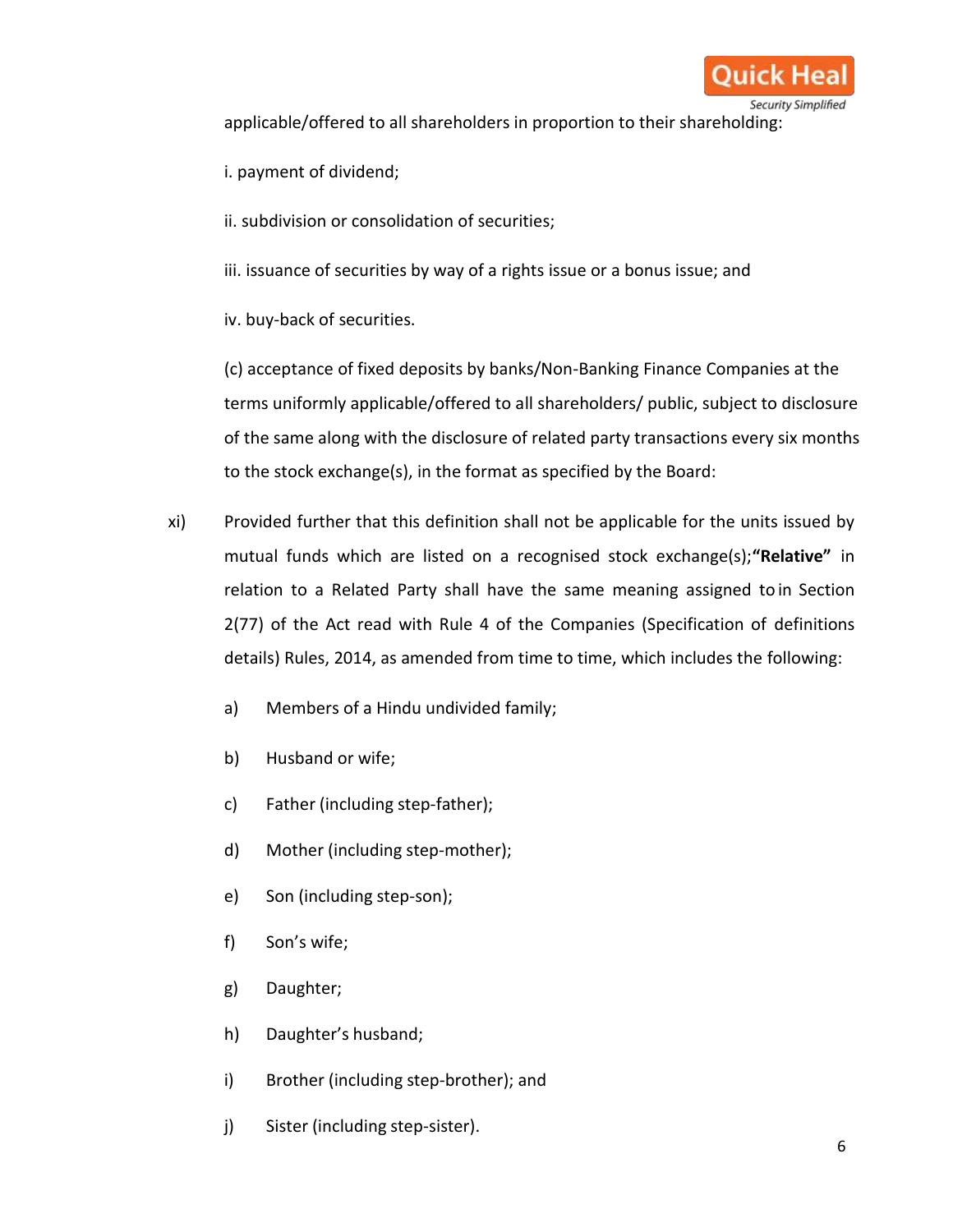

<span id="page-6-0"></span>xii) **"Senior management**" shall mean officers/personnel of the listed entity who are members of its core management team excluding board of directors and normally this shall comprise all members of management one level below the chief executive officer/managing director/whole time director/manager (including chief executive officer/manager, in case they are not part of the board) and shall specifically include company secretary and chief financial officer.

#### **4. MATERIALITY THRESHOLDS**

Section 188 of the Act and Regulation 23(4) of the SEBI LODR requires a company to provide materiality thresholds for transactions beyond which the shareholders' approval shall be required by way of a resolution.

The Board of the Company has fixed the thresholds limits as specified in Section 188 of the Act and Regulation 23 of the SEBI LODR, as per **Annexure "1"** attached to the Policy.

Therefore, a transaction with a related party shall be considered material, if the transaction(s) to be entered into individually or taken together with previous transactions during a financial year, exceeds rupees one thousand crore or ten per cent of the annual consolidated turnover of the listed entity as per the last audited financial statements of the listed entity, whichever is lower."

#### **5. MANNER OF DEALING WITH RELATED PARTY TRANSACTIONS**

#### **I. Identification of related parties**

Every director and KMP of the Company shall provide a declaration in the format annexed as **Annexure 2** hereto, containing the prescribed disclosures, to the Company Secretary of the Company, on an annual basis.

Every Director and the KMP will also be responsible to update the Company Secretary of any changes in such disclosures immediately on him/her becoming aware of such changes.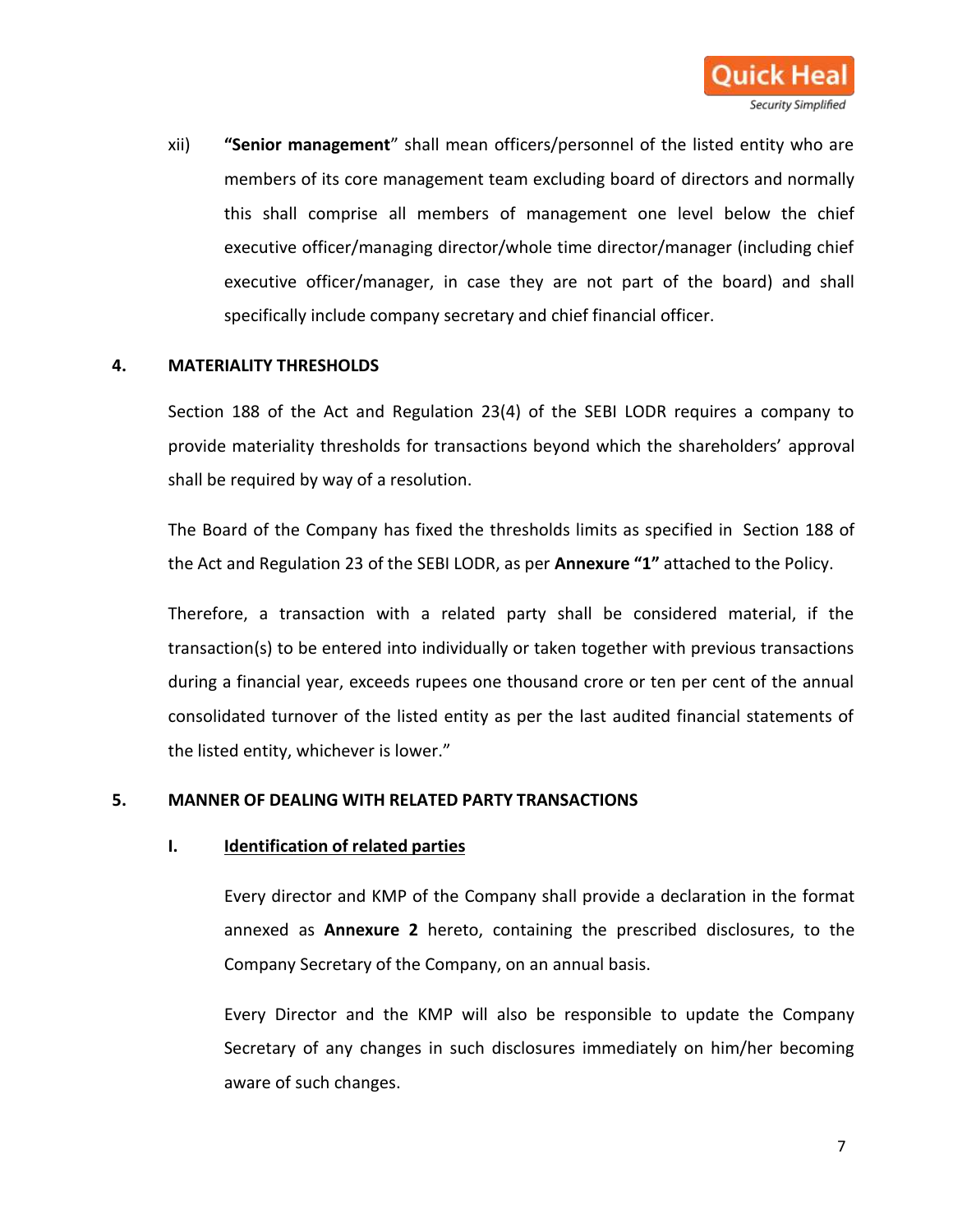

The Company Secretary of the Company shall be responsible for maintaining the updated database of all Related Parties (in addition to the above). The database shall be updated whenever necessary and shall be reviewed atleast once a year by the Company Secretary and by any of the other KMPs of the Company. The directors, KMPs, functional and business heads shall have access to the updated database.

## **II. Identification of Related Party Transactions**

All Related Party Transactions must be brought to the notice of the Audit Committee of the Company.

Any employee of the Company who is aware of any transaction that is or may be perceived to be a Related Party Transaction is required to bring the same to the attention of the Audit Committee of the Company through Company Secretary.

Such notice of any potential Related Party Transaction should be given well in advance so that the Company Secretary has adequate time to obtain and review information about the proposed transaction and to refer it to the Audit Committee.

> *<this space is intentionally left blank>*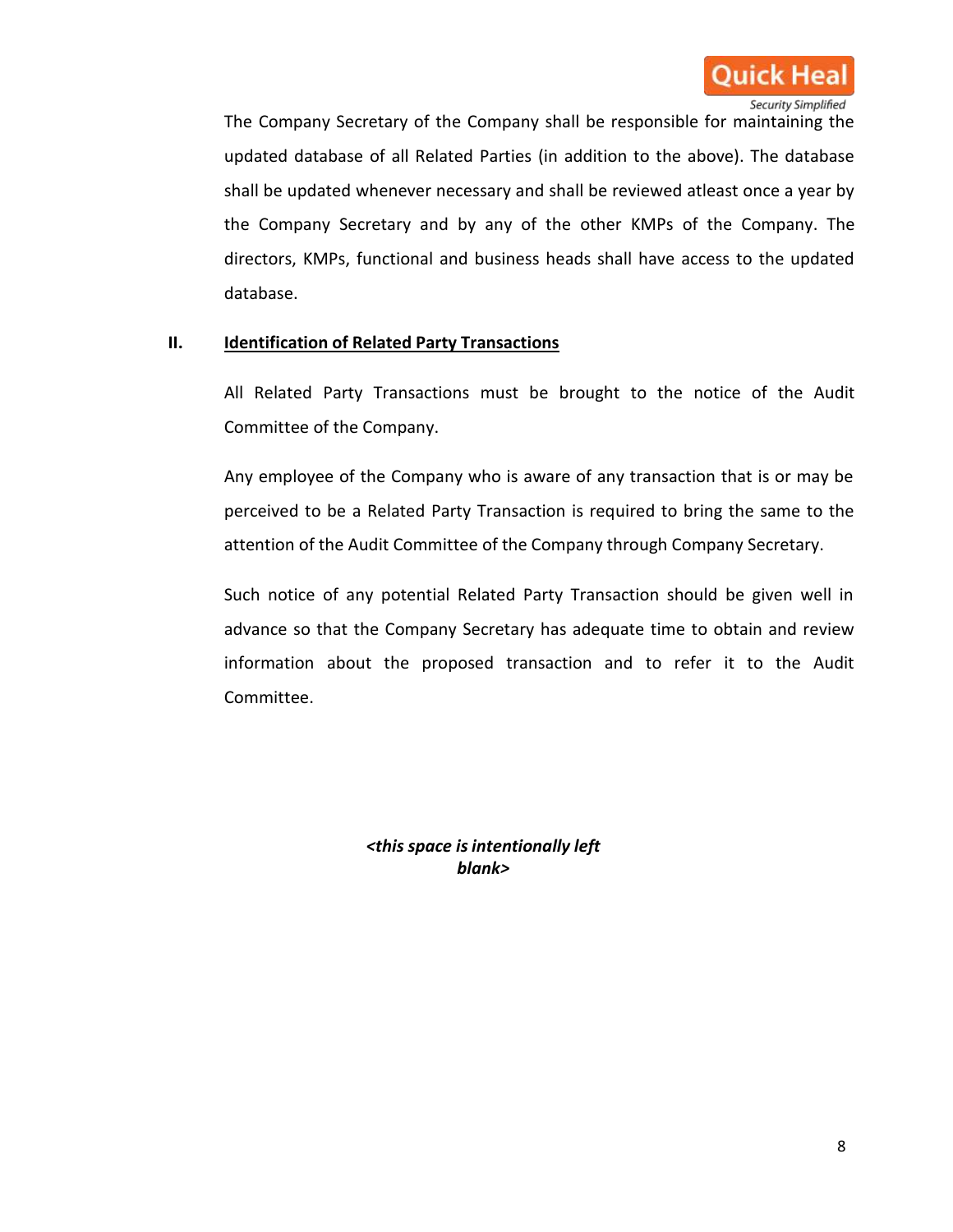

## **6. REVIEW AND APPROVAL OF RELATED PARTY TRANSACTIONS**

The review and approval process that may be followed for approval of Related Party Transactions in summarized in diagrammatic form for ease of reference:



#### **Note:**

- 1. Either under Section 188 of the Act or under Regulation 23 of SEBI LODR
- 2. Either an omnibus approval or a specific approval, as the case may be
- 3. Prescribed under Regulation 23 of SEBI LODR
- 4. Prescribed in Rule 15 of the Companies (Meetings of Board and its Powers) Rules, 2014
- 5. Whether by way of ordinary resolution or special resolution, as may be required under the provisions of the Act or Regulation 23 of SEBI LODR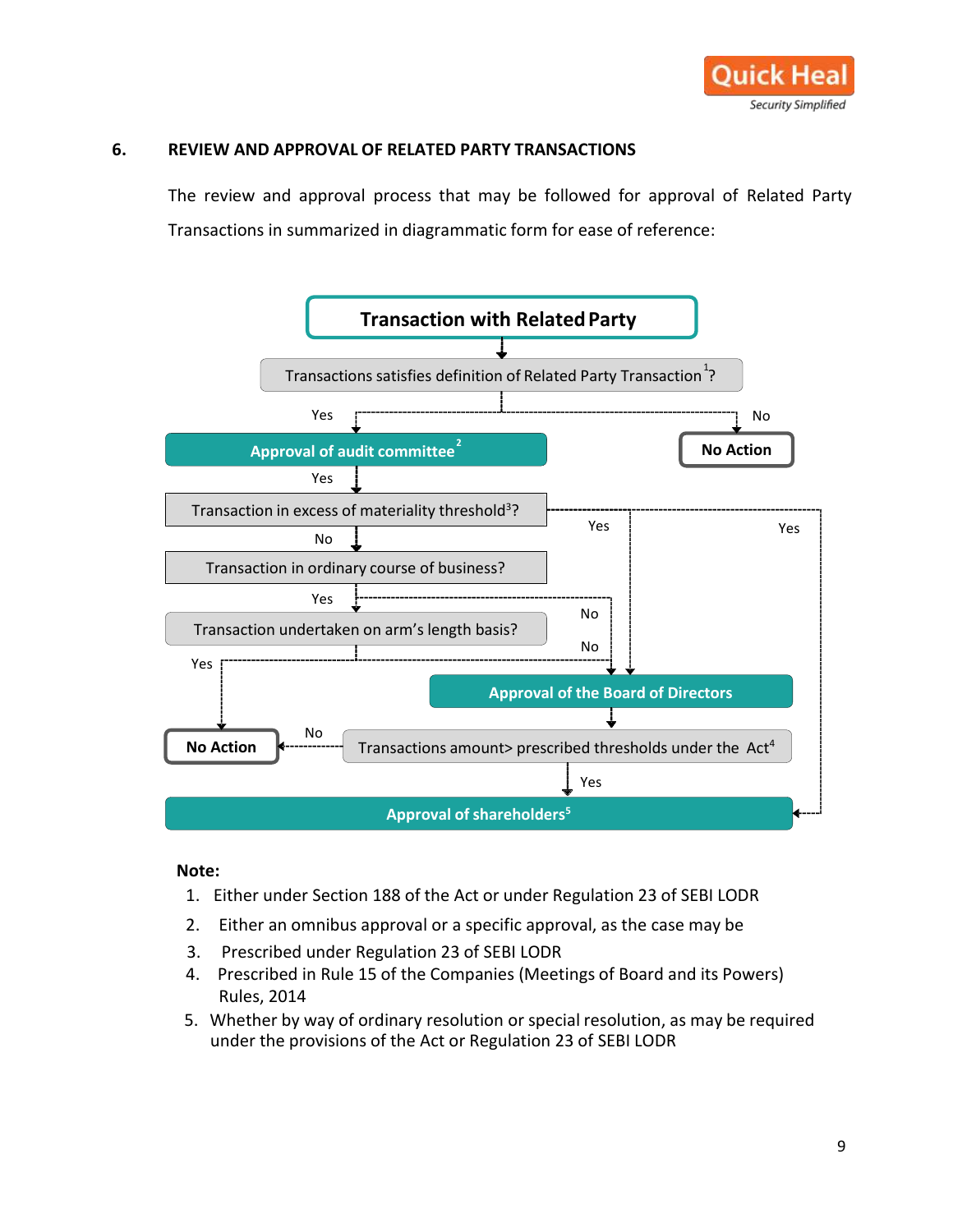

## **I. Approval of the Audit Committee**

All Related Party Transactions and subsequent material modifications shall require prior approval of the Audit Committee. However, the Company may obtain omnibus approval from the Audit Committee for such transactions, subject to compliance with the following conditions:

- a) The Audit Committee shall lay down the criteria for granting the omnibus approval in line with the Policy and such approval shall be applicable in respect of repetitive transactions;
- b) The Audit Committee shall satisfy itself the need for such omnibus approval and that such approval is in the interest of the company;
- c) The omnibus approval shall provide the following details
	- (i) the name/s of the Related Party, nature of transaction, period of transaction, maximum amount of transaction that can be entered into;
	- (ii) the indicative base price / current contracted price and the formula for variation in the price if any; and
	- (iii) such other conditions asthe Audit Committee may deem fit.

However, in case of Related Party Transactions which cannot be foreseen and where the above details are not available, Audit Committee may grant omnibus approval provided the value does not exceed Rs.1 crore per transaction;

- d) The Audit Committee shall review, at least on a quarterly basis, the details of Related Party Transactions entered into by the company pursuant to each of the omnibus approvals given; and
- e) Such omnibus approval shall be valid for 1 year and shall require fresh approval after the expiry of 1 year.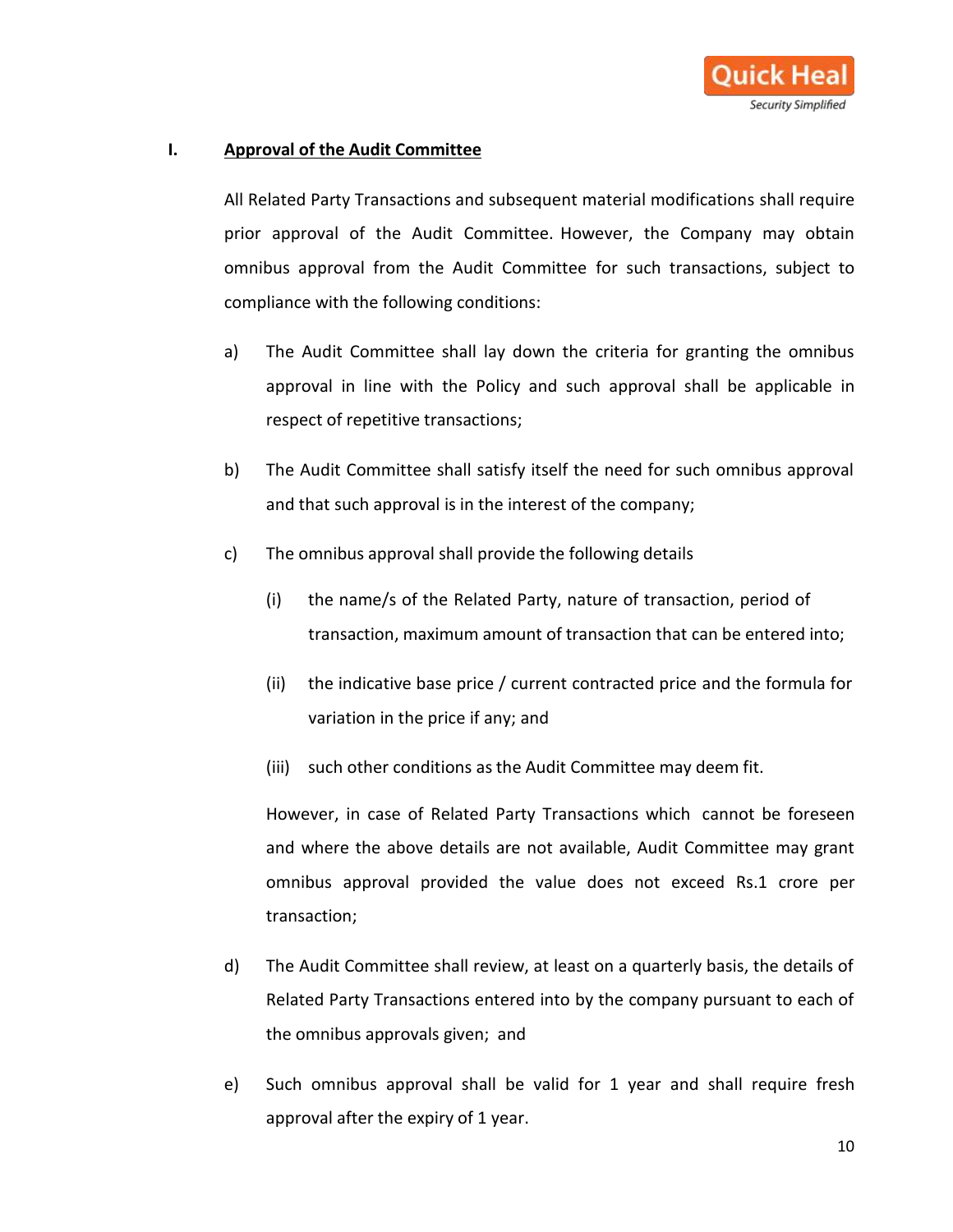

In addition to the above, the Audit Committee shall also comply with any conditions that may be prescribed by the Central Government in this regard.

Any member of the Audit Committee, who has a potential interest in any Related Party Transaction, will recuse himself or herself and abstain from discussions and voting on the approval or ratification of such Related Party Transaction. Such member may, however, participate in discussions with respect to other Related Party Transactions placed for approval or ratification of the Audit Committee.

#### **II. Information required by Audit Committee/Board for approval**

While assessing a proposal put up before the Audit Committee / Board for approval, the Audit Committee / Board may review the following documents or seek, *inter-alia*, the following information from the management in order to determine if the transaction is in the Ordinary Course of Business and at arm's length:

- a) Name of the related party and nature of relationship;
- b) Nature, duration of the transaction i.e. period/tenure and details of goods or property to be acquired / transferred or services to be rendered / availed – including description of functions to be performed, risks to be assumed and assets to be employed under the proposed transaction;
- c) Key terms (such as price and other commercial compensation contemplated under the arrangement) of the proposed transaction, including value and quantum and any advance paid or received for the transaction;
- d) Key covenants (non-commercial) as per the draft of the proposed agreement/ contract to be entered into for such transaction;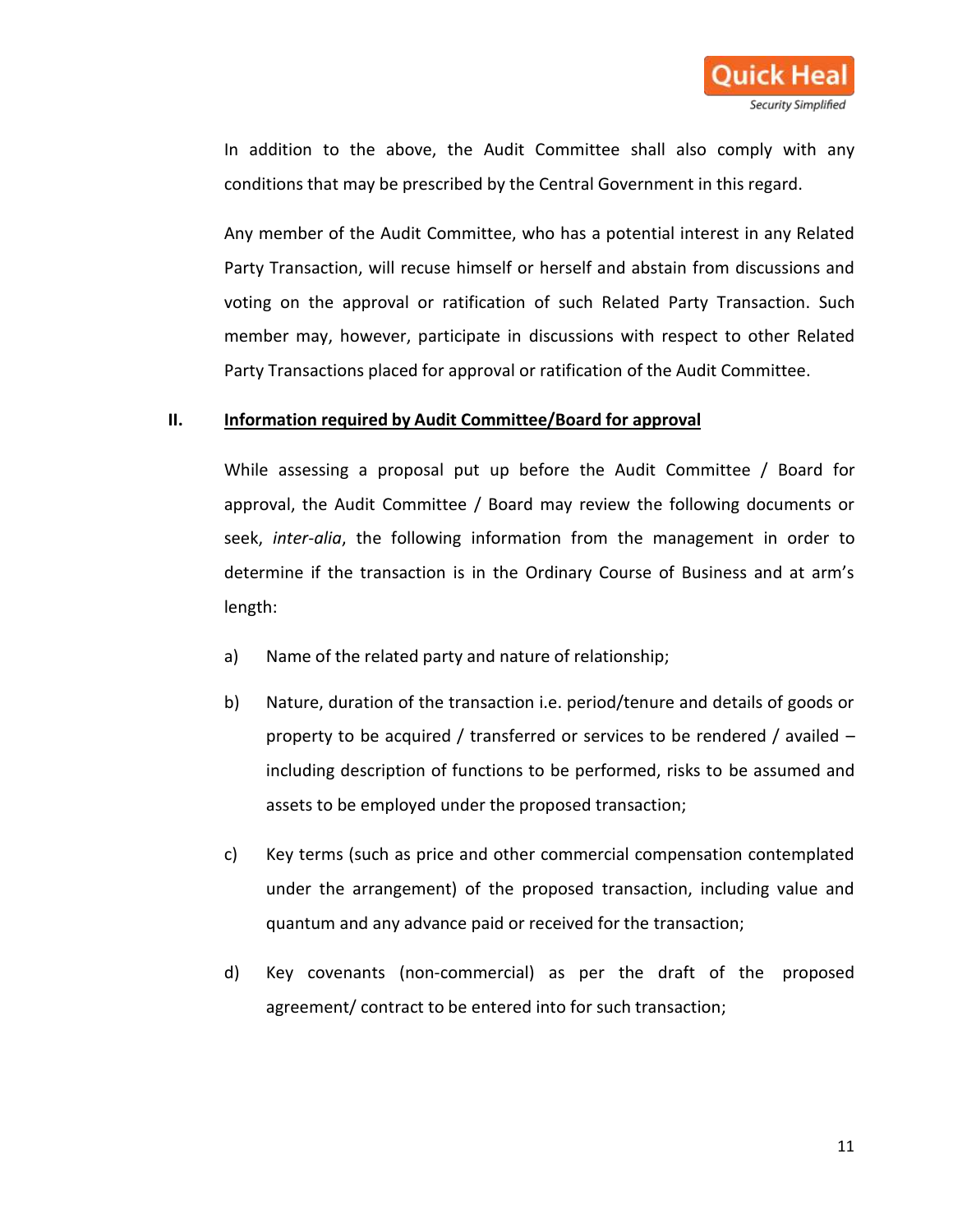

- e) Special terms covered / to be covered in separate letters or undertakings or any other special or sub arrangement forming part of a composite transaction;
- f) Benchmarking information that may have a bearing on the arm's length basis analysis, such as:
	- i) market analysis, research report, industry trends, business strategies, financial forecasts, etc.;
	- ii) third party comparables, valuation reports, price publications including stock exchange and commodity market quotations;
	- iii) management assessment of pricing terms and business justification for the proposed transaction;
	- iv) comparative analysis, if any, of other such transaction entered into by the company.

## **III. Approval of the Board of Directors of the Company**

All Related Party Transactions which are either not in the Ordinary Course of Business or not at arm's length basis, are to be placed before the Board for its approval.

In addition to the above, the following kinds of transactions with Related Parties are also to be placed before the Board for its approval:

a) Transactions in respect of which the Audit Committee is unable to determine whether or not they are in the Ordinary Course of Business and/or at arm's length basis and decides to refer the same to the Board for approval;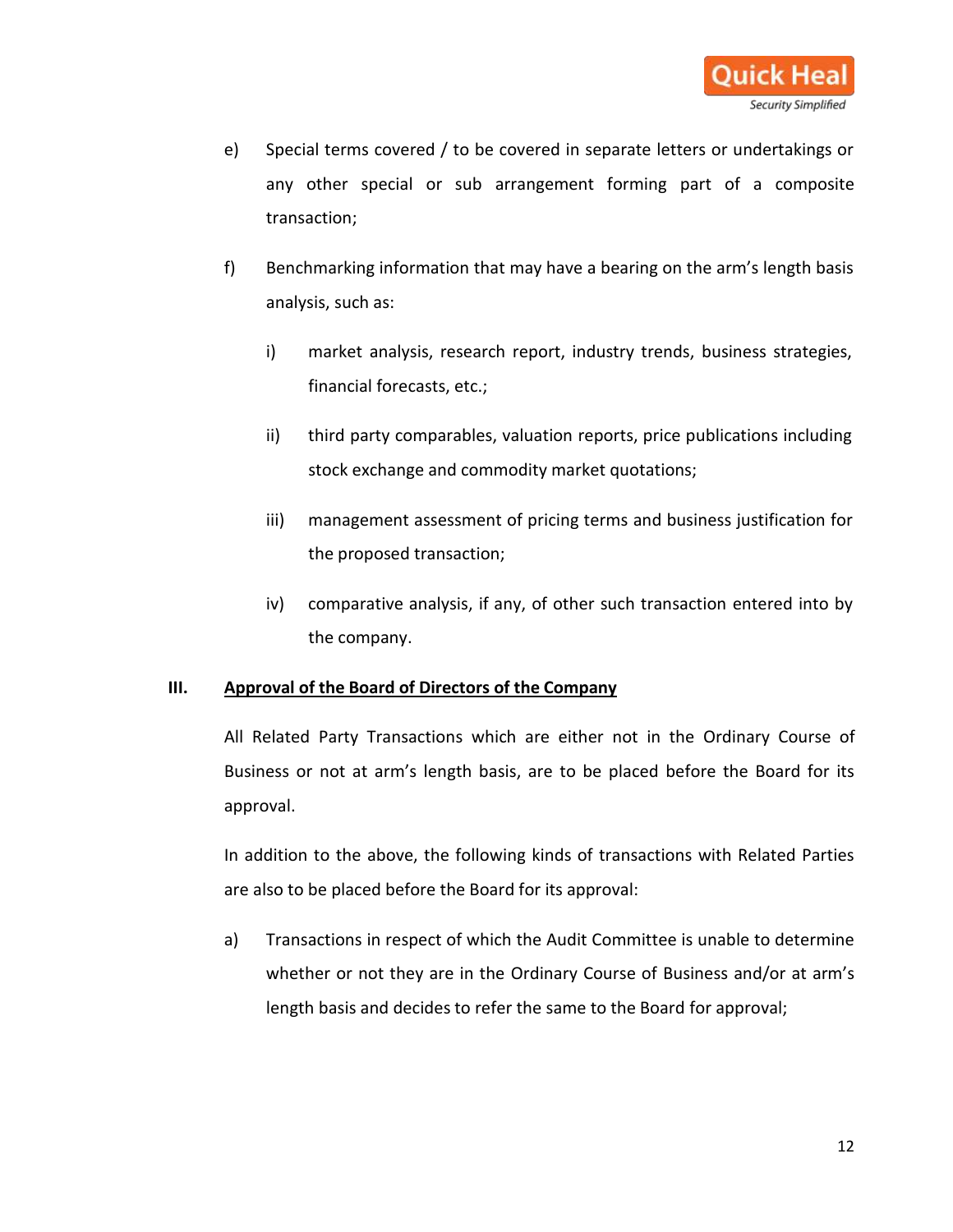

- b) Transactions which are in the Ordinary Course of Business and at arm's length basis, but which, in the Audit Committee's view, requires Board approval.
- c) Transactions meeting the materiality thresholds laid down Clause [xii\) o](#page-6-0)f the Policy, which are intended to be placed before the shareholders for approval except in case the transactions entered into between the Company and its wholly owned subsidiary whose accounts are consolidated with the Company and placed before the shareholders of the Company at the general meeting for approval.

#### **IV. Approval of the Shareholders of the Company**

- a) All Related Party Transactions exceeding the materiality thresholds, laid down in Clause [xii\) o](#page-6-0)f the Policy, are to be placed before the shareholders for approval by way of passing a resolution except in case the transactions entered into between the Company and its wholly owned subsidiary whose accounts are consolidated with the Company and placed before the shareholders of the Company at the general meeting for approval.
- b) All kinds of transactions specified under Section 188 of the Act which exceed the thresholds laid down in The Companies (Meetings of Board and its Powers) Rules, 2014, as amended from time to time, and satisfy either of the following two conditions:
	- (i) The transaction is not in the Ordinary Course of Business of the Company; or
	- (ii) The transaction is not undertaken on an arm's length basis.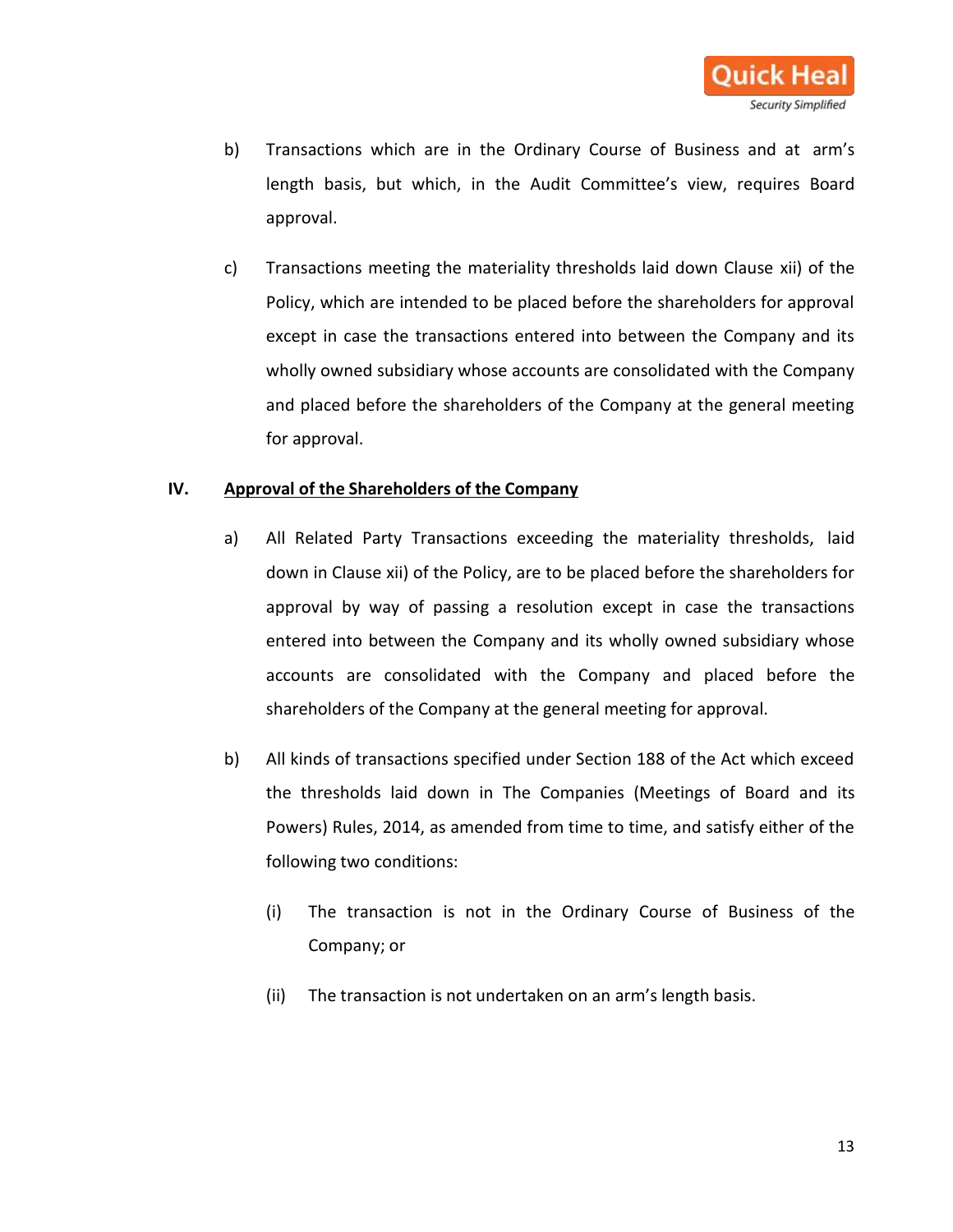

## **7. DISCLOSURES**

The Company shall make all relevant disclosures as prescribed in the Act and the SEBI LODR as amended from time to time. In relation to Related Party Transactions, the Company shall also specifically make the following disclosures, *inter-alia*:

## **a) Disclosure in the Board's report**

Prescribed details regarding Related Party Transactions shall be disclosed in the Board's report in the format prescribed in Rule 8 of the Companies (Accounts) Rules, 2014 i.e. Form AOC-2.

## **b) Disclosure to the Board**

The agenda for the Board meeting at which a contract/ arrangement with a Related Party is proposed to be approved shall disclose details of such contract/ arrangement as prescribed in Rule 15 of the Companies (Meetings of Board and its Powers) Rules, 2014 as amended from time to time*.*

## **c) Disclosure to the shareholders**

In the notice to the postal ballot/general meeting where approval of shareholders is sought to be obtained, disclosure of details of proposed contracts/ arrangements as prescribed in Rule 15 of the Companies (Meetings of Board and its Powers) Rules, 2014 shall be made in the explanatory statement annexed to the notice for postal ballot/convening general meeting at which the resolution is proposed to be passed.

## **d) Disclosures to the stock exchange**

Details of all material transactions with related parties shall be disclosed by the Company on a quarterly basis, along with the compliance report on corporate governance to the stock exchanges;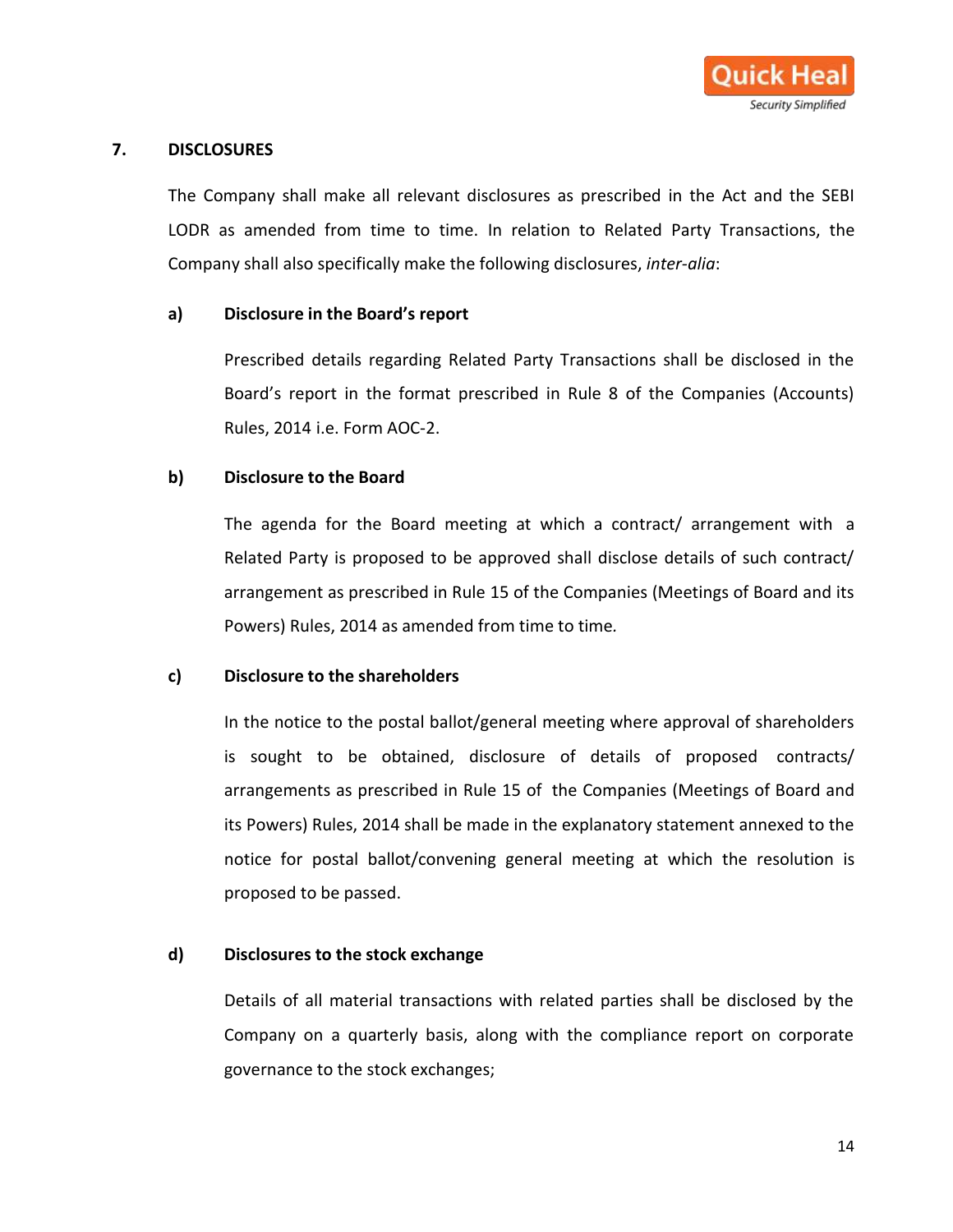

## **e) Other disclosures**

- Register of Related Party Transactions: The Company shall maintain a register of contracts/ arrangements entered into with Related Party in the prescribed format in Rule 16 of The Companies (Meetings of Board and its Powers) Rules, 2014 i.e. Form MBP-4. The Register of Related Party Transactions shall be kept open for inspection at the registered office of the company during business hours.
- The Company shall disclose the Policy on its website and a web link thereto shall be provided in the Annual Report;
- Further as part of the annual return filing with the Registrar of Companies in the prescribed format in Rule 11 of the Companies (Management and Administration) Rules, 2014 i.e. Form MGT-7, Company shall disclose prescribed details regarding Related Party Transactions entered into by it.

## **8. RELATED PARTY TRANSACTIONS NOT APPROVED UNDER THIS POLICY**

In the event that the Company becomes aware of a transaction with a Related Party that has not been approved in accordance with this Policy prior to its consummation, the matter shall be reviewed by the Audit Committee. The Audit Committee shall consider all of the relevant facts and circumstances regarding such transaction, and shall evaluate all options available to the Company, including ratification, revision or termination of the Related Party Transaction.

The Audit Committee shall also examine the facts and circumstances pertaining to the failure of reporting such Related Party Transaction to the Audit Committee under this Policy and failure of the internal control systems, and shall take any such action it deems appropriate.

In any case, where the Audit Committee determines not to ratify a Related Party Transaction that has been commenced without approval, the Audit Committee, as appropriate, may direct additional actions including, but not limited to, discontinuation of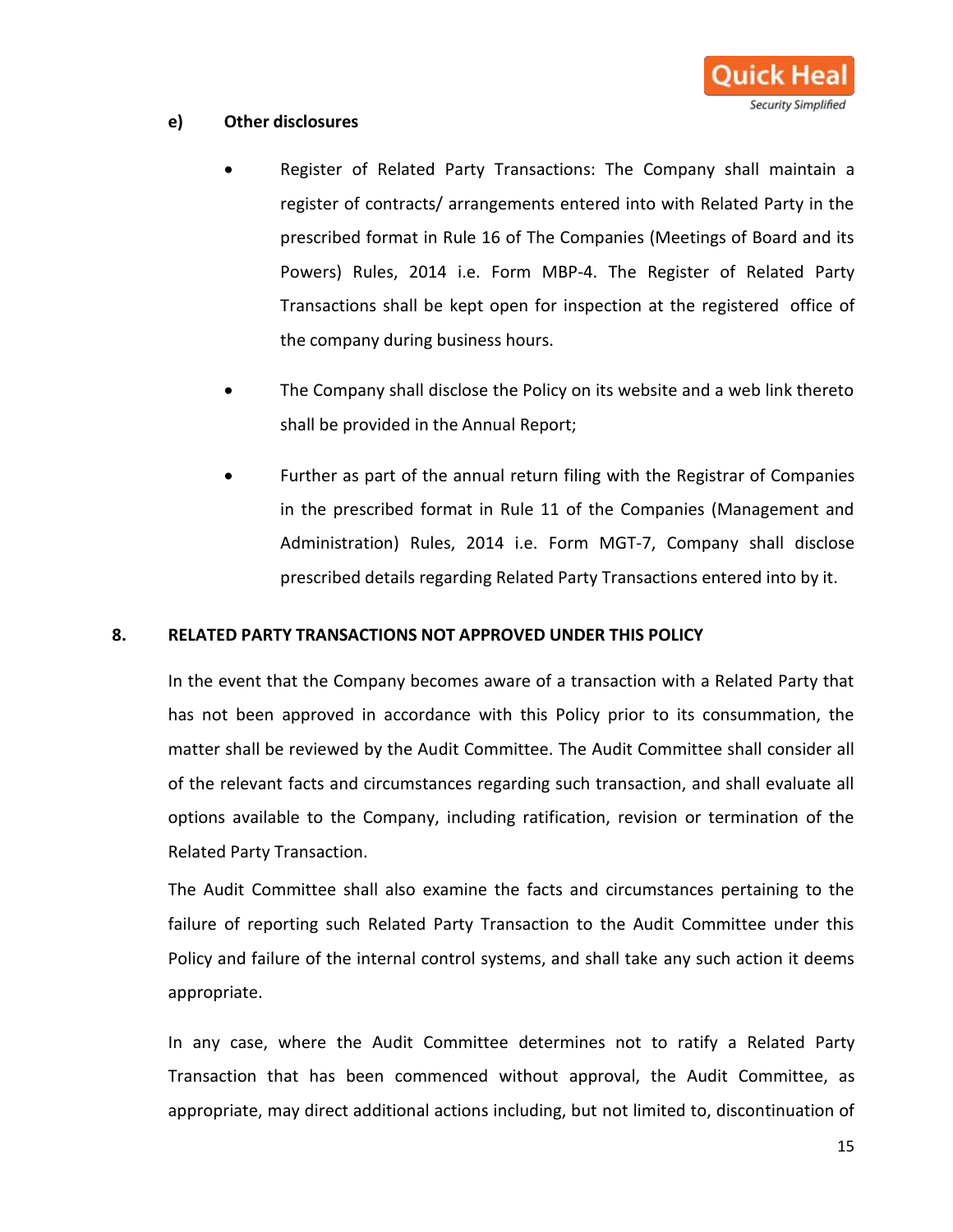

the transaction or seeking the approval of the shareholders, payment of compensation for the loss suffered by the Related Party etc. In connection with any review/approval of a Related Party Transaction, the Audit Committee has authority to modify or waive any procedural requirements of this Policy not specifically prescribed under the applicable law.

## **9. CONSEQUENCES OF NON-COMPLIANCE**

Non-compliance of this Policy may lead to initiation of disciplinary proceedings against any of the Senior Management or employee or officer involved. Details of such disciplinary proceedings will form part of the personal file of such Senior Management person or employee or officer and will be considered as a default on his or her key responsibilities.

The above would be over and above the prescribed consequences under the Act and the SEBI LODR, if any.

#### **10. AMENDMENTS**

All amendments to the Policy would be subject to approval by Board of Company as per the recommendations of the Audit Committee except in case the amendment in the Policy is necessitated on account of change in the applicable law. In such a case Audit Committee can amend the Policy at its own discretion and any such amendment will be noted by Board in its subsequent board meeting.

#### **11. INTERPRETATION**

All capitalized terms used in this Policy but not defined herein shall have the meaning ascribed to such term in the Act, and the Rules framed there under and the SEBI LODR, as amended from time to time

This Policy is only meant for general guidance. In the event of any conflict between the provisions of this Policy and the provisions of any statutory enactment or any rules or regulations made thereunder, such provisions shall prevail over the provisions of this Policy.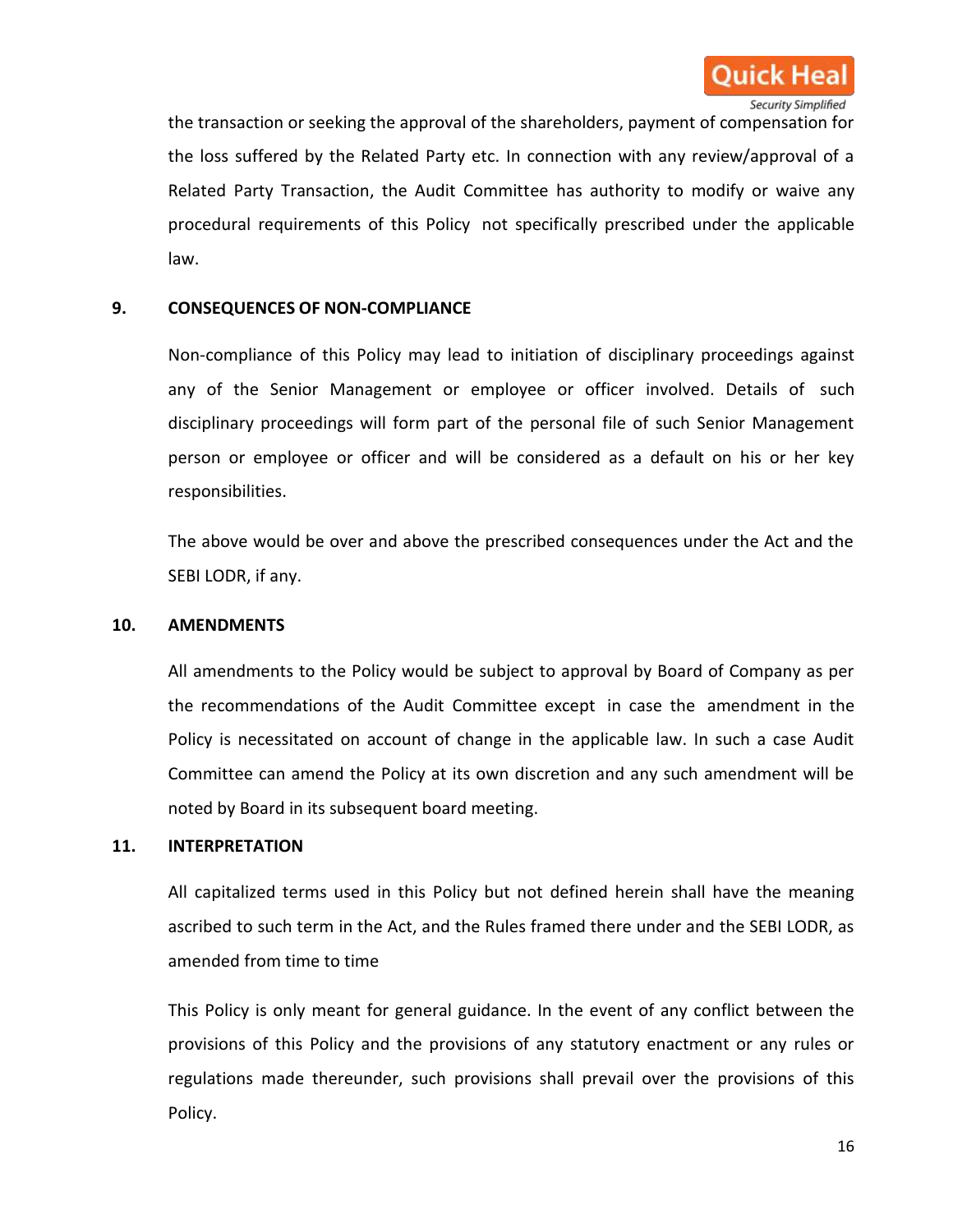## **Threshold Limits**

## **A: Under Companies Act, 2013**

| Transactions considered as related party transactions as per Sec. 188(1) and Limits as per<br>rule 15 (3) of Companies (Meeting of Board and its powers) Rules, 2014 |                                                                                                                                     |                                         |  |
|----------------------------------------------------------------------------------------------------------------------------------------------------------------------|-------------------------------------------------------------------------------------------------------------------------------------|-----------------------------------------|--|
| a)                                                                                                                                                                   | sale, purchase or supply of any goods or<br>material, directly or through appointment<br>of agent                                   | $\geq$ 10% of turnover# of the Company  |  |
| b)                                                                                                                                                                   | selling or otherwise disposing of or buying<br>property of any kind, directly or through<br>appointment of agent                    | $\geq$ 10% of net worth# of the Company |  |
| c)                                                                                                                                                                   | leasing of property of any kind                                                                                                     | $\geq$ 10% of turnover# of the Company  |  |
| d)                                                                                                                                                                   | availing or rendering of any services,<br>directly or through appointment of agent                                                  | $\geq$ 10% of turnover# of the Company  |  |
| f)                                                                                                                                                                   | such related party's appointment to any<br>office or place of profit in the company, its<br>subsidiary company or associate company | > Rs.2,50,000 monthly remuneration      |  |
| g)                                                                                                                                                                   | underwriting the subscription of any<br>securities or derivatives thereof, of the<br>company                                        | >1% of net worth# of the Company        |  |

# shall be computed on the basis of the audited financial statement of the preceding financial year

Limit shall apply for transaction or transactions to be entered into either individually or taken together with the previous transactions during a financial year

## **B: Regulation 23 of SEBI LODR**

| Material RPT:                          | >10% of the annual consolidated turnover |
|----------------------------------------|------------------------------------------|
| If transactions (s) to be entered into | of the Company as per last audited FS    |
| individually or taken together with    |                                          |
| previous transactions during a FY      |                                          |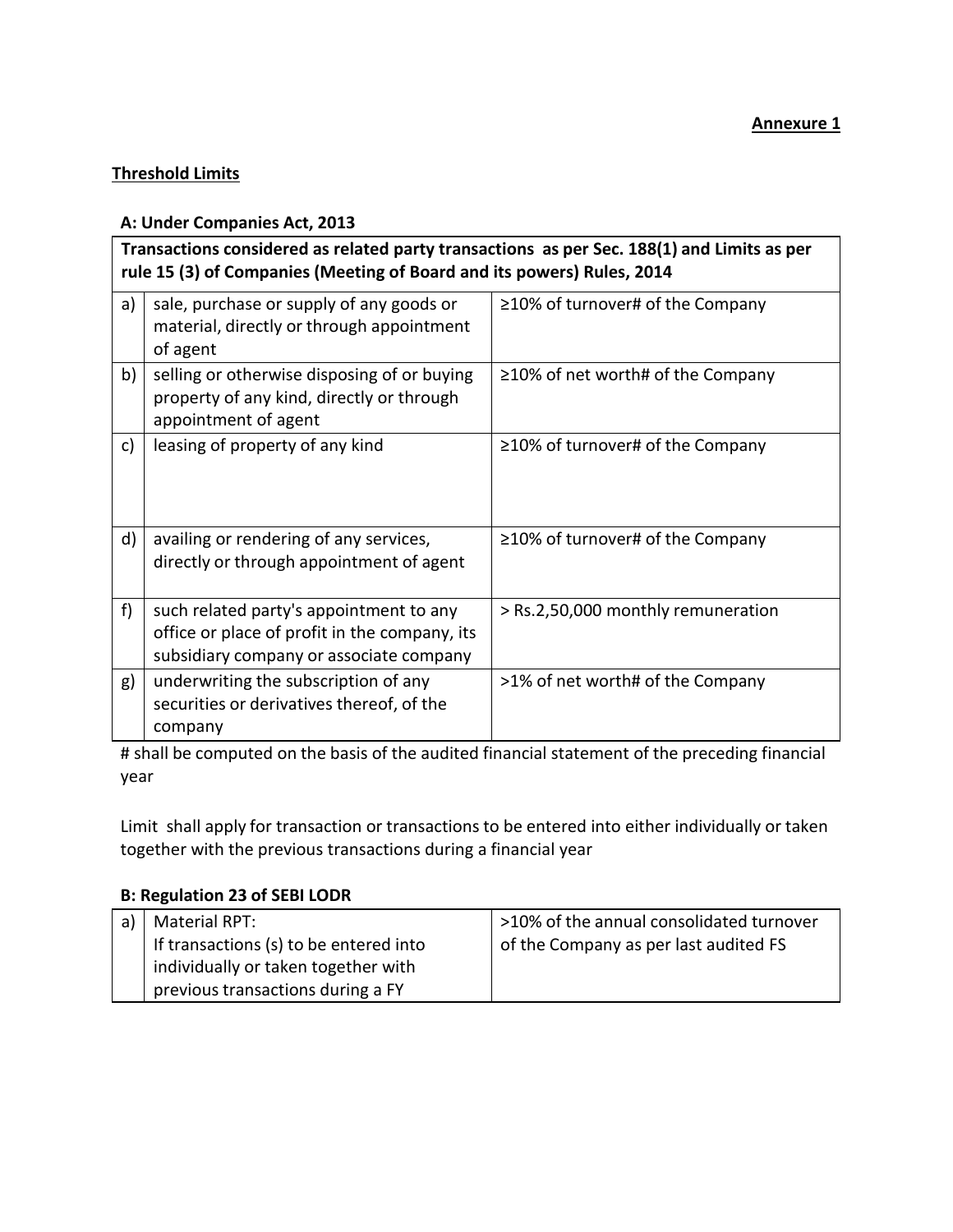**I. Companies, body corporates, firms or other associations of individuals in which interest is held by me:**

| Sr.<br>No. | Name of the Companies/<br>Bodies Corporate/<br>Firms/ Association of<br><b>Individuals</b> | Nature of Interest<br>or concern /<br>Change in Interest<br>or Concern | Shareholding | Date on which<br>Interest or<br>Concern arose/<br>changed |
|------------|--------------------------------------------------------------------------------------------|------------------------------------------------------------------------|--------------|-----------------------------------------------------------|
|            |                                                                                            |                                                                        |              |                                                           |
|            |                                                                                            |                                                                        |              |                                                           |

**II. Bodies Corporates whose Board of Directors, Managing Director or Manager is accustomed to act in accordance with my advice, directions or instructions\*:**

| Sr. No. | Name of body corporate |
|---------|------------------------|
|         |                        |
|         |                        |

**III. Persons, whose advice, directions or instructions\* I am accustomed to act in accordance with:**

| Sr. No. | Name of person | Relation |
|---------|----------------|----------|
|         |                |          |
|         |                |          |

*\*other than advice, directions or instructions obtained in professional capacity*